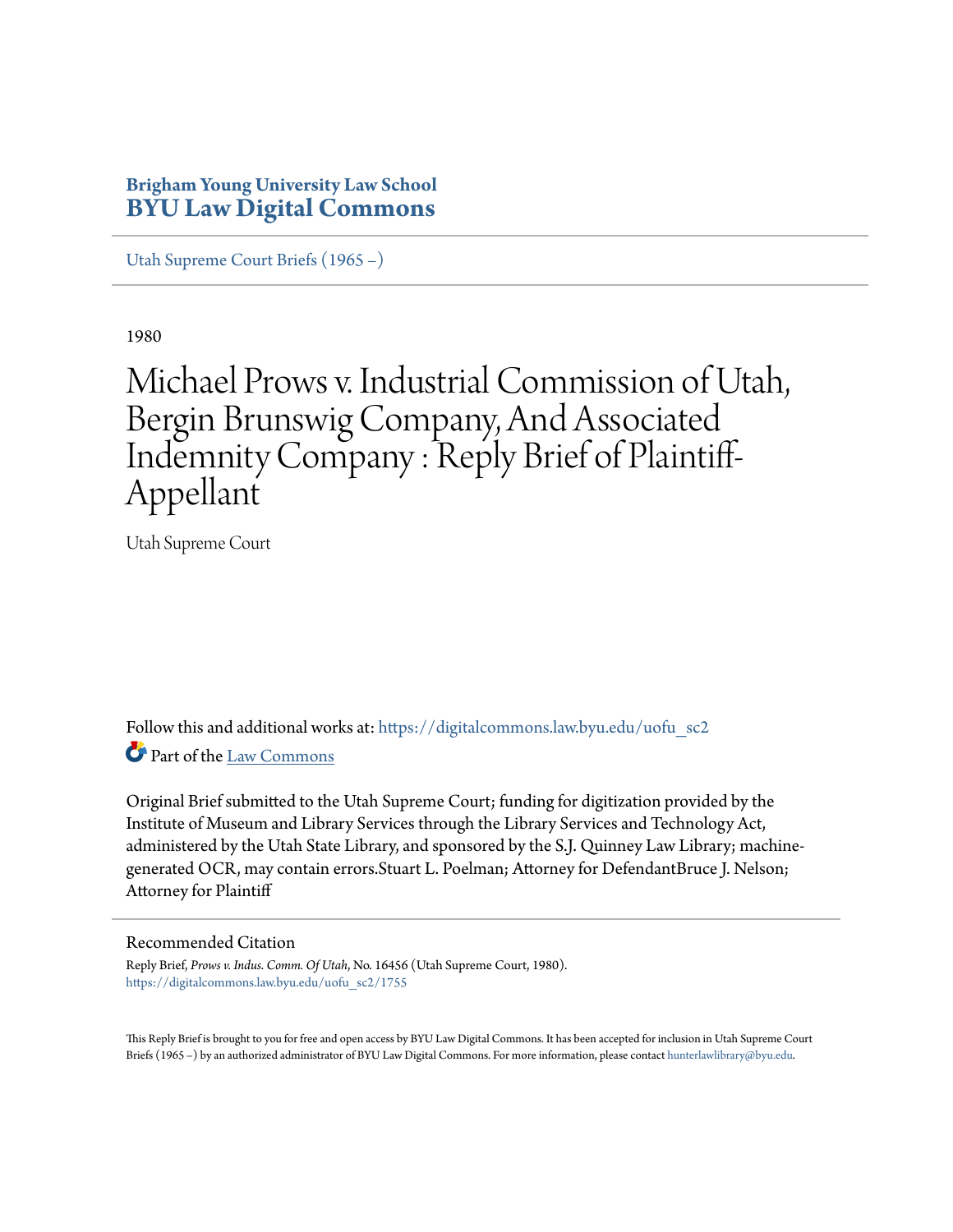IN THE SUPREME COURT OF THE STATE OF UTAH

| MICHAEL PROWS, |                                                                |                |   |  |
|----------------|----------------------------------------------------------------|----------------|---|--|
|                | Plaintiff-Appellant,                                           | Case No. 16456 |   |  |
| vs.            |                                                                |                |   |  |
|                | INDUSTRIAL COMMISSION OF UTAH,<br>BERGIN BRUNSWIG COMPANY, AND |                | ٠ |  |
|                | ASSOCIATED INDEMNITY COMPANY,                                  |                |   |  |
|                | Defendants-Respondents                                         |                |   |  |

#### REPLY BRIEF OF PLAINTIFF-APPELLANT

AN APPEAL FROM THE ORDER OF THE DEFENDANT DENYING WORKMEN'S COMPENSATION BENEFITS TO THE PLAINTIFF

> Bruce J. Nelson NIELSEN, HENRIOD, GOTTFREDSON & PECK Fourth Floor, Newhouse Building salt Lake City, Utah 84111

Attorney for Plaintiff-Appellant

|-<br>|-

Stuart L. Poelman SNOW, CHRISTENSEN & MARTINEAU 7th Floor, continental Bank Bldg. Salt Lake City, Utah 84101



JAN 11989

Sponsored by the S.J. Quinney Law Library. Funding for digitization provided by the Institute of Museum and Library Services Library Services and Technology Act, administered by the Utah State Library. Machine-generated OCR, may contain errors.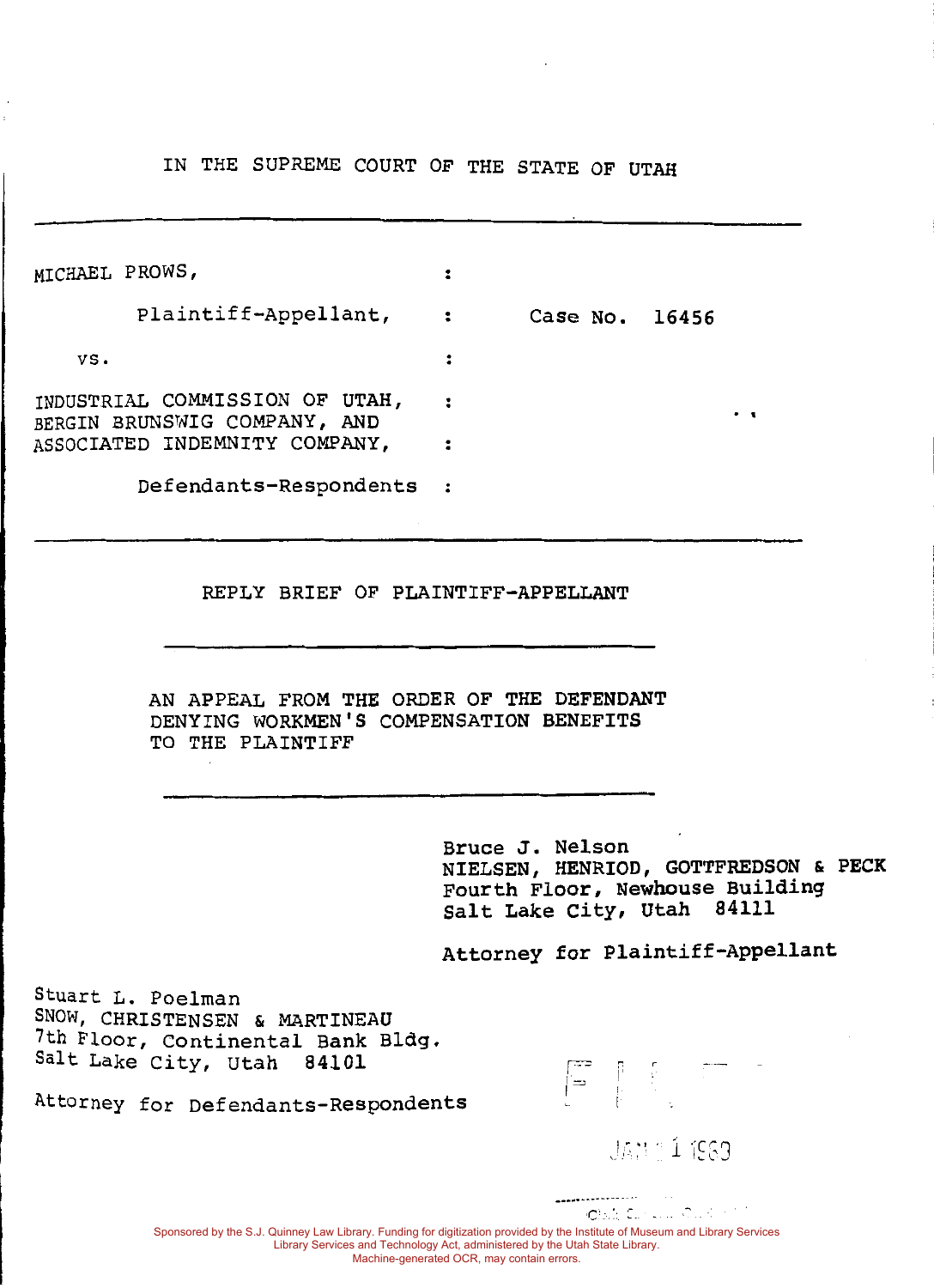IN THE SUPREME COURT OF THE STATE OF UTAH

| MICHAEL PROWS, |                                                                |                |  |
|----------------|----------------------------------------------------------------|----------------|--|
|                | Plaintiff-Appellant,                                           | Case No. 16456 |  |
| VS.            |                                                                |                |  |
|                | INDUSTRIAL COMMISSION OF UTAH,<br>BERGIN BRUNSWIG COMPANY, AND |                |  |
|                | ASSOCIATED INDEMNITY COMPANY,                                  |                |  |
|                | Defendants-Respondents                                         |                |  |

#### REPLY BRIEF OF PLAINTIFF-APPELLANT

AN APPEAL FROM THE ORDER OF THE DEFENDANT DENYING WORKMEN'S COMPENSATION BENEFITS TO THE PLAINTIFF

> Bruce J. Nelson NIELSEN, HENRIOD, GOTTFREDSON & PECK Fourth Floor, Newhouse Building Salt Lake City, Utah 84111

Attorney for Plaintiff-Appellant

Stuart L. Poelman SNOW, CHRISTENSEN & MARTINEAU 7th Floor, Continental Bank Bldg. Salt Lake City, Utah 84101

Attorney for Defendants-Respondents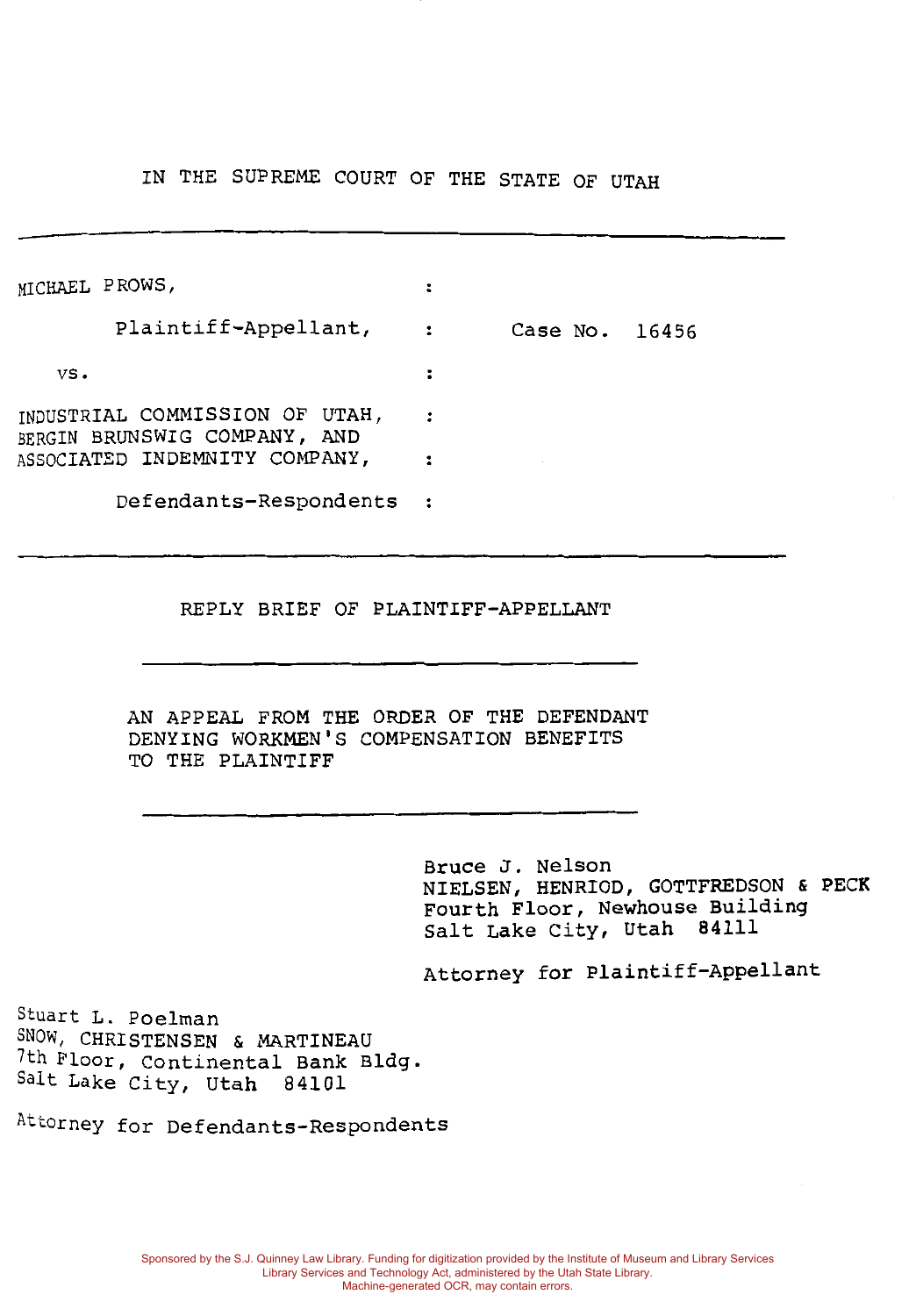# TABLE OF CONTENTS

 $P = \text{Area}$ 

|                                                |                                      |  |  |  |  |  |  |  |  |  |  |  | r age |
|------------------------------------------------|--------------------------------------|--|--|--|--|--|--|--|--|--|--|--|-------|
|                                                |                                      |  |  |  |  |  |  |  |  |  |  |  |       |
| DISPOSITION OF CASE BY INDUSTRIAL COMMISSION 1 |                                      |  |  |  |  |  |  |  |  |  |  |  |       |
|                                                |                                      |  |  |  |  |  |  |  |  |  |  |  |       |
|                                                |                                      |  |  |  |  |  |  |  |  |  |  |  |       |
|                                                |                                      |  |  |  |  |  |  |  |  |  |  |  |       |
| POINT I                                        |                                      |  |  |  |  |  |  |  |  |  |  |  |       |
|                                                | DEFENDANT HAS MISCONSTRUED THE FACTS |  |  |  |  |  |  |  |  |  |  |  |       |
|                                                | AND PRESENT LAW 2                    |  |  |  |  |  |  |  |  |  |  |  |       |
| CONCLUSION                                     |                                      |  |  |  |  |  |  |  |  |  |  |  |       |

#### AUTHORITIES

# Cases

| M and K Corporation v. Industrial Commission, 112<br>Utah 488, 189 P.2d 132 (1948) 5,         |  |  |  |  |
|-----------------------------------------------------------------------------------------------|--|--|--|--|
| Twin Peaks Canning Co., et al v. Industrial<br>Commission of Utah, 57 Utah 589, 196 Pac. 853, |  |  |  |  |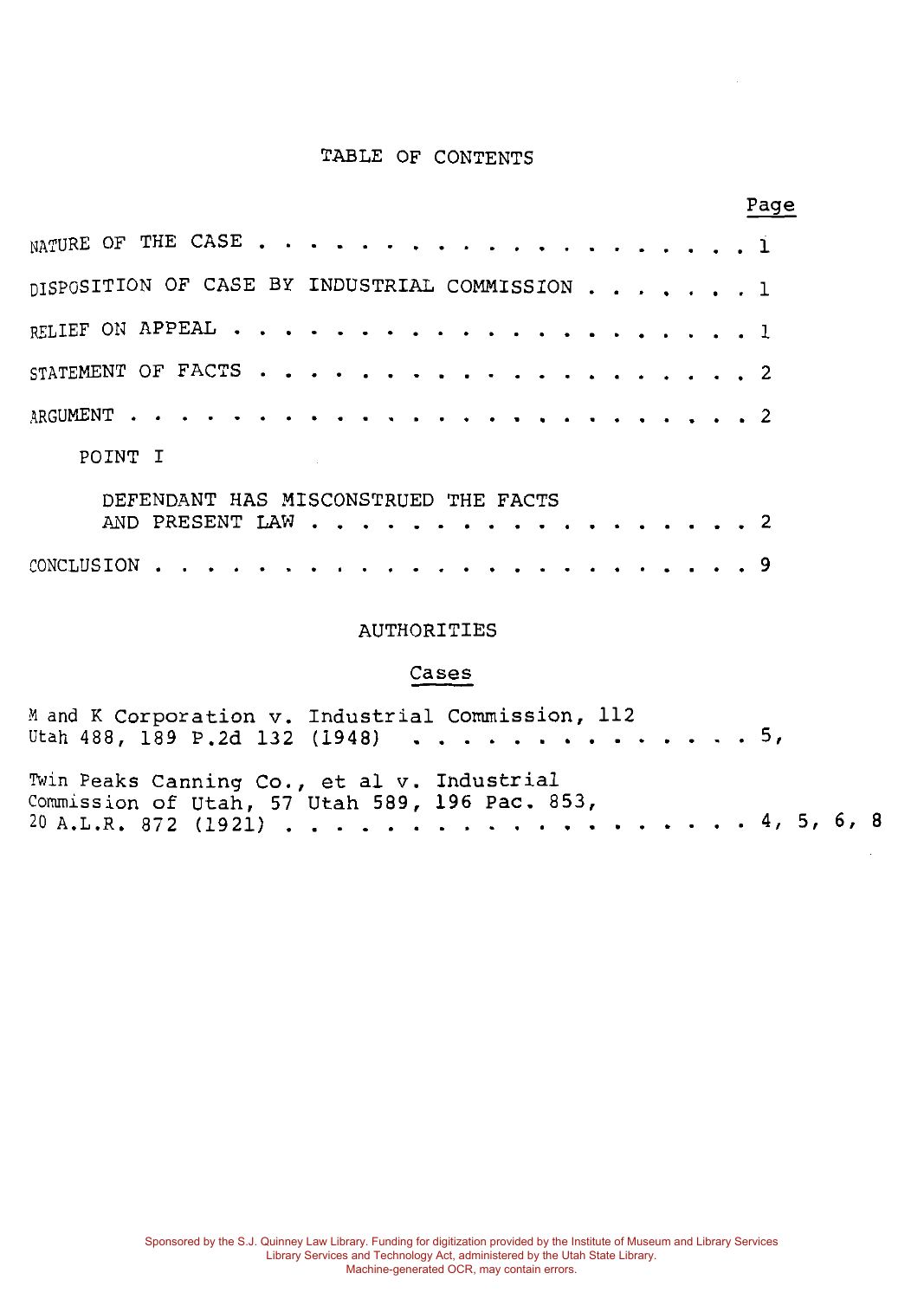# IN THE SUPREME COURT OF THE STATE OF UTAH

| MICHAEL PROWS,                                                 |                          |                |  |
|----------------------------------------------------------------|--------------------------|----------------|--|
| Plaintif-Appellant,                                            |                          | Case No. 16456 |  |
| VS.                                                            | ፡                        |                |  |
| INDUSTRIAL COMMISSION OF UTAH,<br>BERGIN BRUNSWIG COMPANY, AND |                          | . .            |  |
| ASSOCIATED INDEMNITY COMPANY,                                  |                          |                |  |
| Defendants-Respondents.                                        | $\overline{\phantom{a}}$ |                |  |

REPLY BRIEF OF PLAINTIFF-APPELLANT

#### NATURE OF THE CASE

This is an action brought by the Plaintiff-Apellant to obtain Workmen's Compensation benefits for injuries sustained while at work.

DISPOSITION OF CASE BY INDUSTRIAL COMMISSION

Following an evidentiary hearing held on January 4, 1979, the Industrial Commission denied any benefits to the Plaintiff-Appellant on the basis that his injuries sustained during work were not compensable Utah State law.

#### RELIEF ON APPEAL

Appellant seeks reversal of the Industrial commission's order, and for an Order awarding him the benefits allowed by law.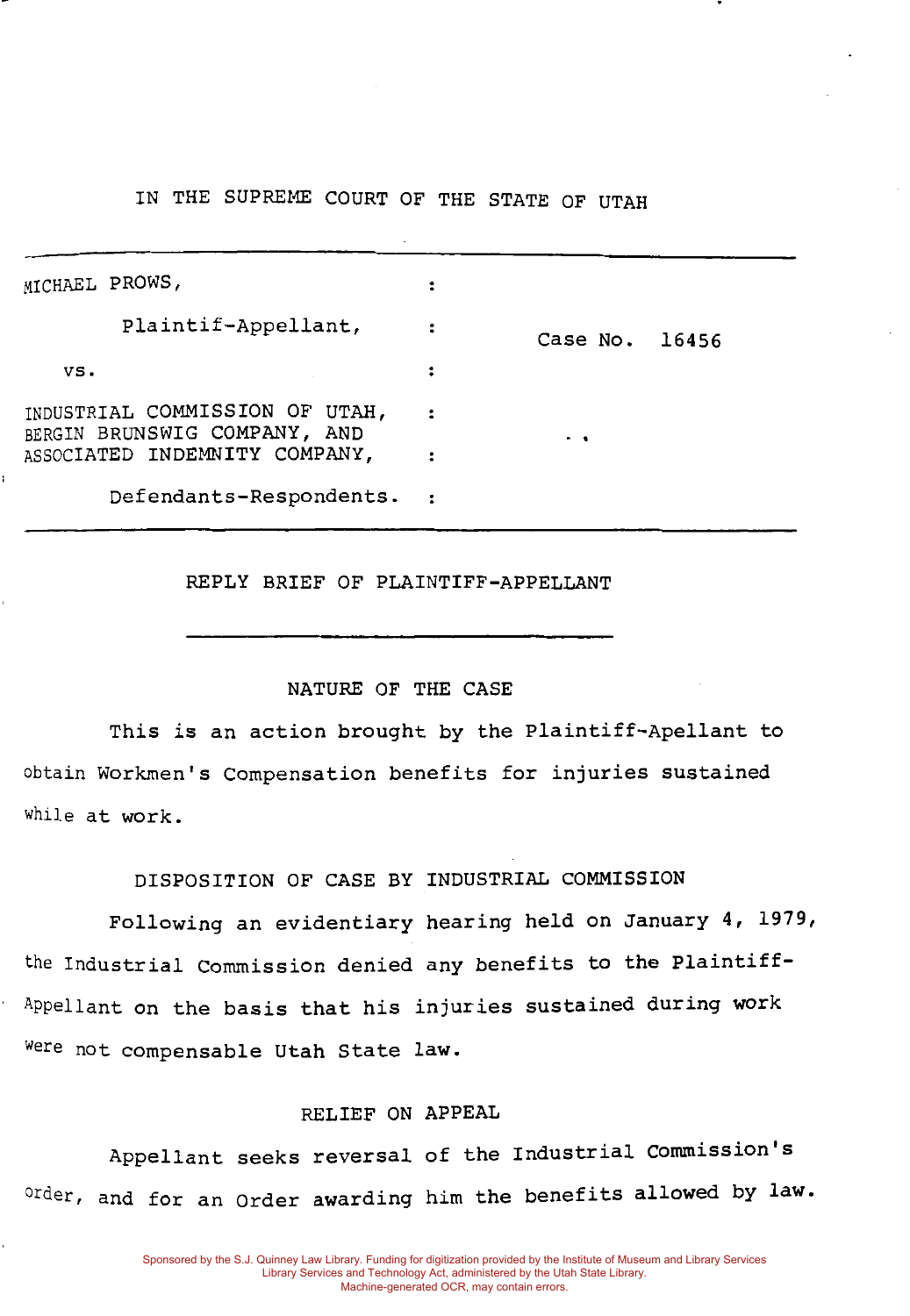#### STATEMENT OF FACTS

Plaintiff-Appellant relies upon his rendition of the facts stated in his earlier brief as supported by the factual statement of the Defendant.

#### ARGUMENT

#### POINT I

#### DEFENDANT HAS MISCONSTRUED THE FACTS AND PRESENT LAW

In any legal forum, the parties thereto are bound to disagree somewhat as to the facts and to inferences which can be drawn from such facts. However, Defendant has so stretched the facts herein that Plaintiff-Appellant feels impelled to reply to the most blatant misconstructions.

1. In its brief, Defendant continuously refers to Plaintiff-Appellant as the "aggressor" of the horseplay involved herein.

Such an assertion *is* mere wishful thinking. Defendant admits that Plaintiff-Appellant was performing his assigned duties when he was attacked by two fellow employees (Defendants Brief, pp. 3, 20). Two fellow employees flipped elastic bands at the Plaintiff-Appellant. (R. at 19, 36). One of the two "attackers" thereupon took an eighteen (18) inch piece of wood and rushed the Plaintiff-Appellant in a playful manner, pretend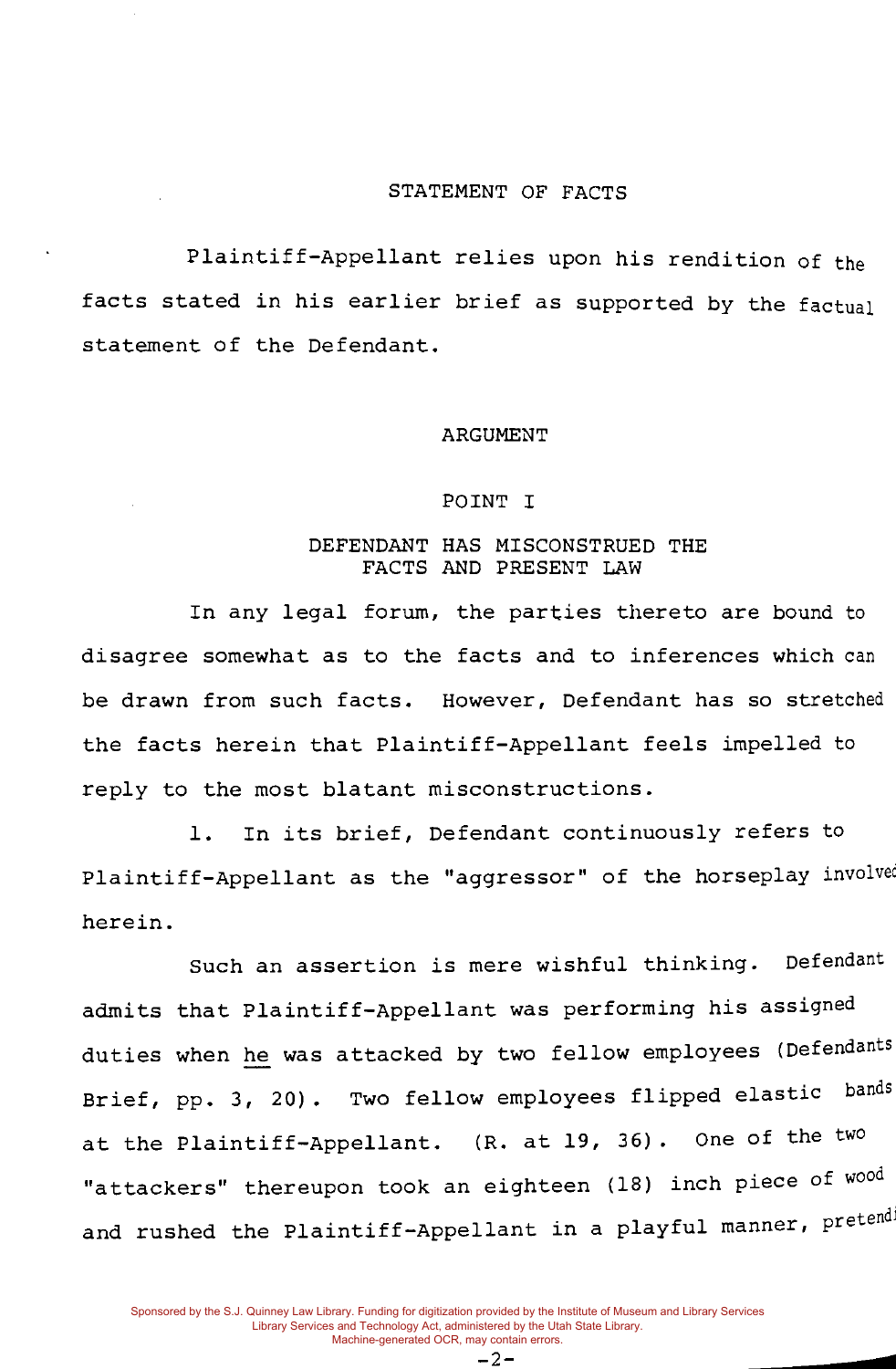the stick was a sword. (R. at 19). In self defense, Plaintiff-Appellant grabbed the stick out of the fellow employees grasp. plaintiff thereupon took one of the elastics and the wooden stick and attempted to flip the stick away "into the air". (R. at 30) . The full cycle of the foregoing events probably took less than thirty (30) seconds. Nevertheless, Defendant argues that although attacked by fellow employees, although using only those items by which he was attacked, and although he only tried to flip those items away, somehow that chain of events transformed Plaintiff-Appellant into the "aggressor" and out of the realm of compensation benefits.

Such logic is an attempt to distort the facts from what really happened  $---$  Plaintiff-Appellant was attacked while engaged in his work. In an attempt to flip away the sword and rubber band by which he had been attacked, he was injured. Such an injury, as described by earlier cases of this court, is clearly within the bounds of compensability.

2. Defendant asserts that Plaintiff-Appellant has not only failed to specify alleged errors in the Administrative Law Judge's Findings, conclusions, and Order, but that Plaintiff-Appellant has somehow waived such objectives.

Aside from the fact that the Industrial Commission itself admitted in its Order Denying Review that the Findings, Conclusions, and Order were "not correct" (R. at 97), Plaintiff-Appellant very exhaustively treated each such error in his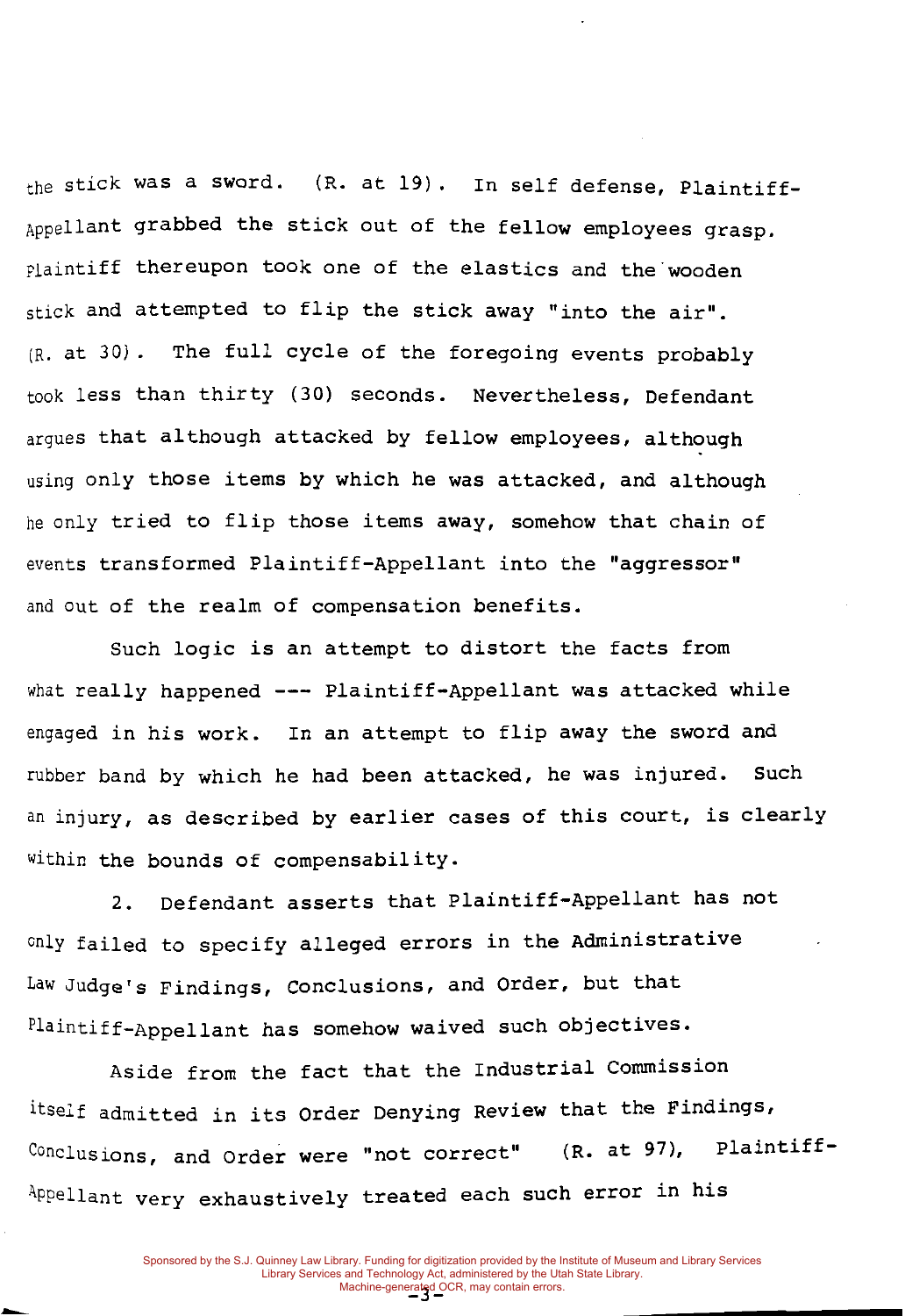"Motion for Review of Order" (R. at 89). Such Motion was not only strenuously made in the lower forum but is included as part of the record on appeal.

It seems rather incongruous to argue that even though the Industrial Commission admitted the errors, Plaintiff-Appellant has now waived them on appeal despite his reference to such admission and his reference to the record wherein he more adequately corrected the errors

The reference to the medical panel report is only indicative of the amount of care taken in the preparation of the Findings, Conclusions, and Order by the Administrative Law Judge,

3. Defendant's analysis of the landmark case of Twin Peaks Canning co., et al v. Industrial Commission of Utah, <sup>57</sup> Utah 589, 196, Pac. 853 20 A.L.R. 872 (1921) is also misleading. Defendant asserts that the injury therein occured during activitie of work. However, the injury occurred at a time when the "aggressor" had completely abandonedhis work. As stated by the court:

> "Neither the deceased nor Mitchell was required to perform any duties whatever on the second floor, nor was either required to go there for any purpose." 196 P. at 854

The court also stated:

"The accident thus occured as the result of what in the books is ordinarily denominated as practical joking, horseplay, or pranks." 196 P. at 855.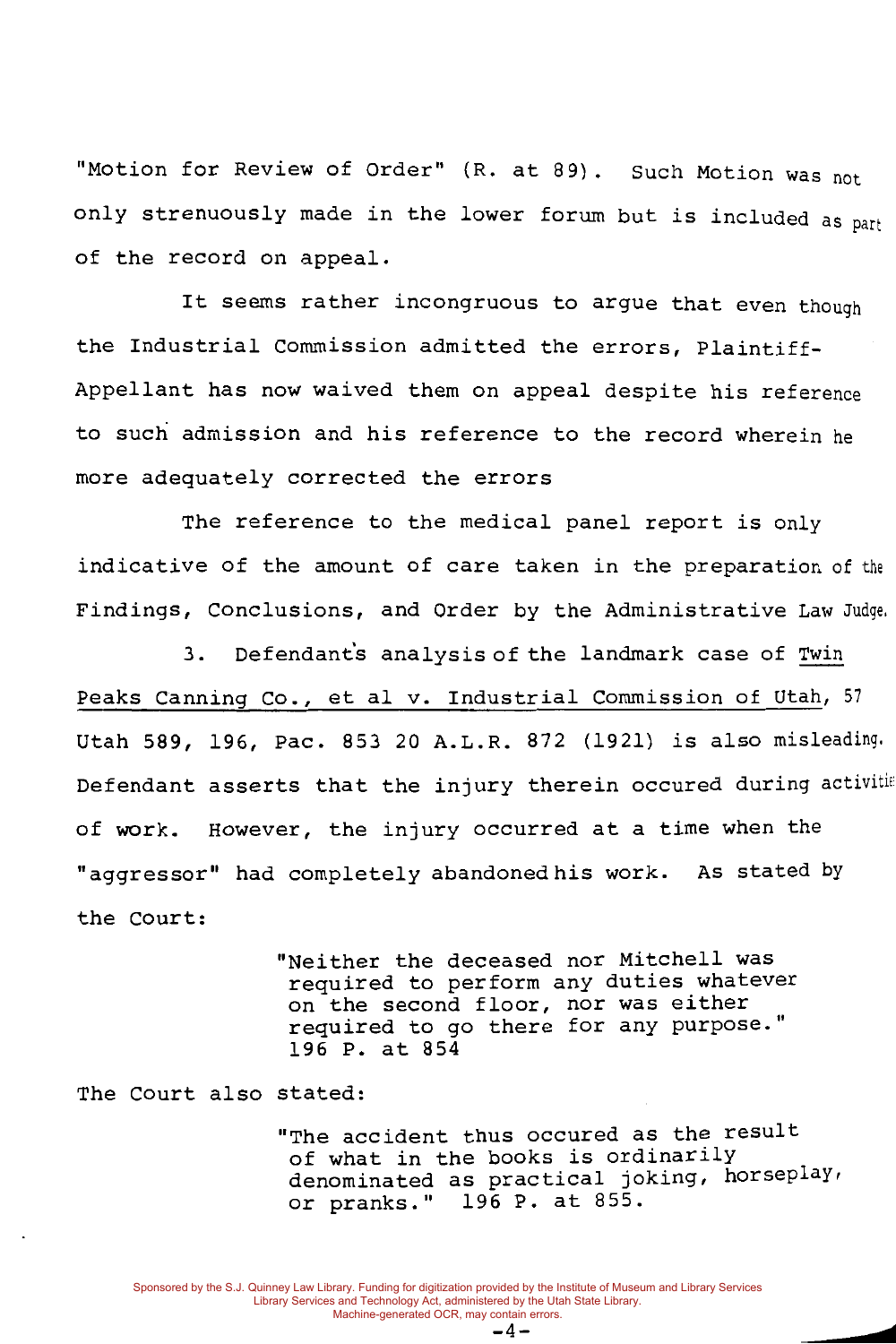Despite Defendant's attempts to distinguish Twin Peaks from the present situation, despite Defendant's attempts to minimize the case's significance because of its age, despite Defendant's attempts to argue that the law should be different, today than it was earlier, and despite Defendant's reference to the case law of other states and philosopichal treatises on theoretical propositions for Workmen's Compensation benefits, the law in Utah is still the same and Twin Peaks is totally on point.

To assert that Workman's Compensation benefits should be denied to Plaintiff herein who was attacked while working but to allege that the aggressor-deceased in Twin Peaks was properly awarded compensation lacks inconsistency at best. Furthermore, Defendant assails Plaintiff's citation of older cases but does not hesitate to refer itself to the Commercial Casualty case (1928), the Sullivan case (1932) , the Pacific Employers case (1936) the Horn case (1940), etc. Plaintiff-Appellant asserts that the age of the case, although noteworthy, does not make the legal arguments therein obsolete, particularly when they have not been overturned. The Twin Peaks case has been specifically reaffirmed several times since its decision. See e.g. M & K Corporation v. Industrial Commission, 112 Utah 488, 189 P.2d 132 (Utah 1948).

4. Defendant's reference to case law of other states (as well as Plaintiff-Appellant's reference to such cases) must  $b$ e viewed with quarded caution. The statutory prerequisites in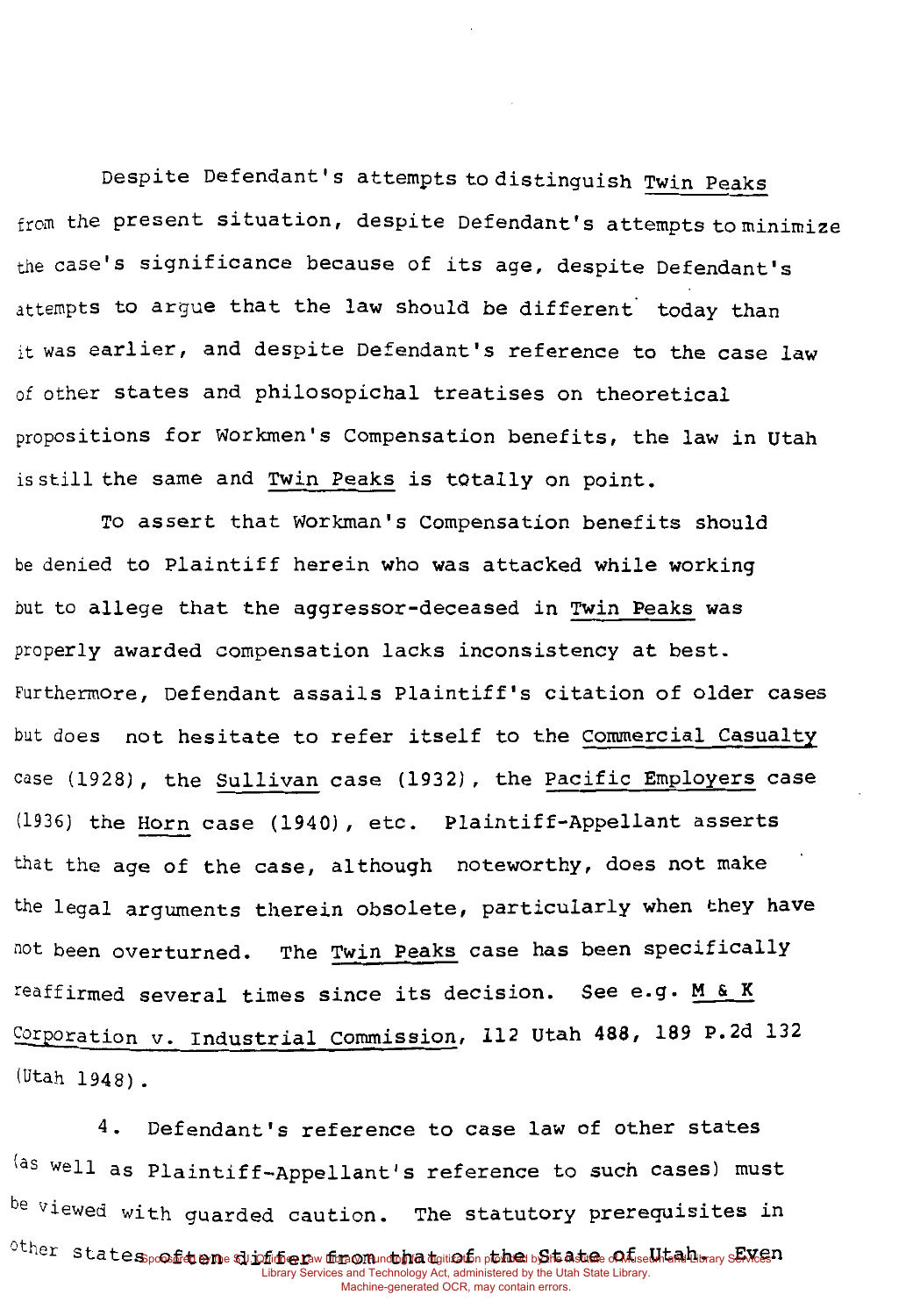#### as discussed in Twin Peaks:

"In most of the states the statutes cover accidents 'arising out of and in the course of employment,' while our statute [cite omitted) covers all accidents 'arising out of or in the<br>course of employment.'... It is course of employment.' .  $\overline{\cdot}$ important to keep the distinction in mind when the compensation cases from the various jurisdictions are considered." 196 P. at 856. (Emphasis added)

...

Thus, although interesting to note how other jurisdictions may have handled workmen's compensation claims, such decisions may be entirely inappropriate to Utah law for the reasons observed in Twin Peaks. Plaintiff-Appellant submits that the Utah case law is clear on the subject of accidents involving horseplay, and that what Defendant is really suggesting to this Court is that it overule nearly sixty years of precedent and to adopt the position of some other states whose statutory prerequisite are different than our own.

5. Defendant, in its brief, proposes this Court adopt the standard for "horseplay" cases proposed by Professor Arthur Larson in his treatise "Workmen's Compensation Law"· . Even if the Court were to adopt such a standard, the Plaintiff Appellant's injury would still fall within the bounds of compe sation. Applying Professor Larson's test, the injury would have occurred as follows:

A. The extent and Seriousness of the Deviation. The Plaintiff-Appellant was engaged in his work at the time of the playful "attack" by his fellow employees. His only "deviation from that work was the normal response of self-defense to the Sponsored by the S.J. Quinney Law Library. Funding for digitization provided by the Institute of Museum and Library Services<br>Library Services and Technology Act, administered by the Utah State Library.<br>Machine-generated OC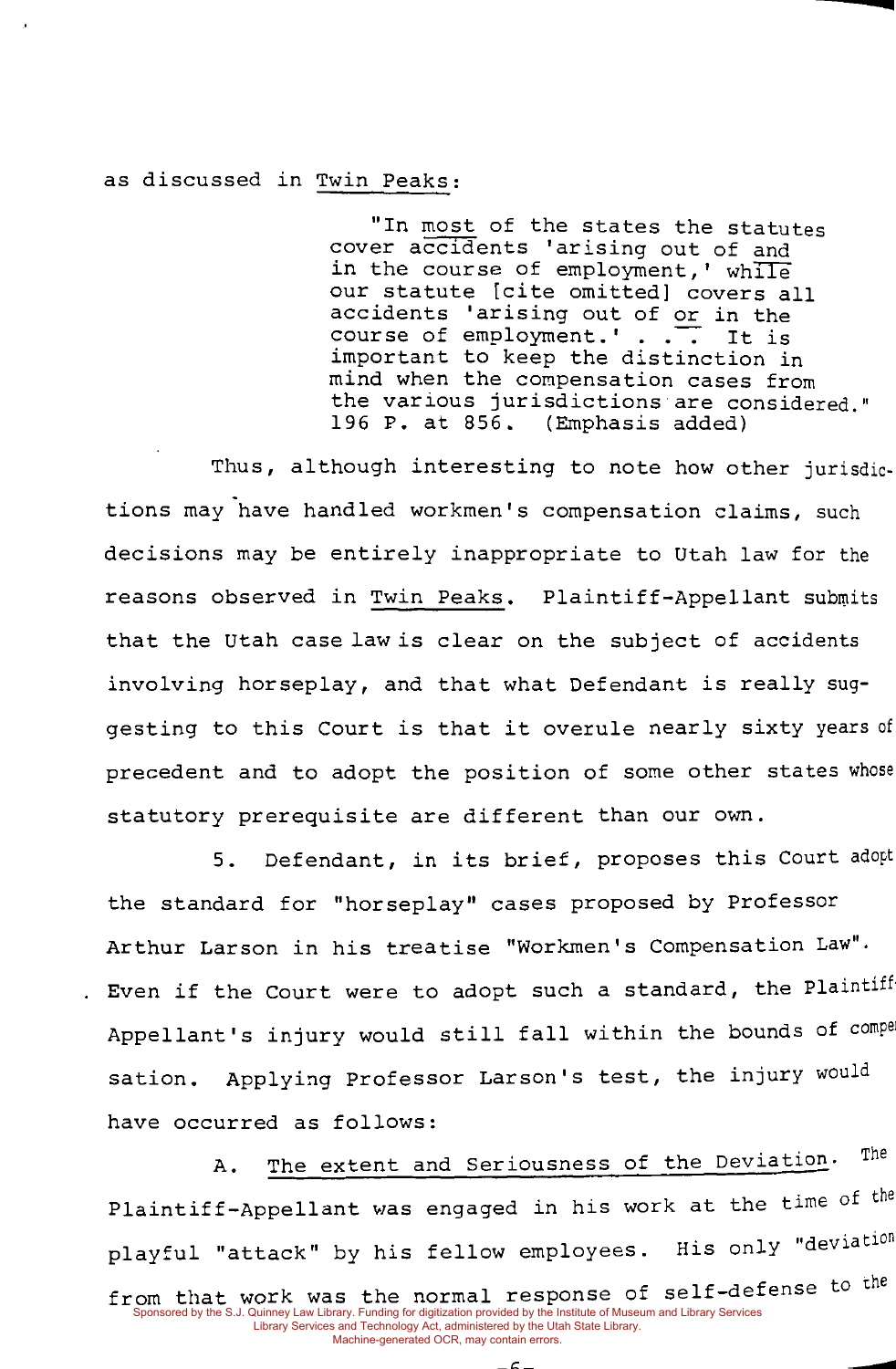attack and in flipping away the objects which were directed towards him. Such a brief "deviation" from employment hardly qualifies as a serious departure from his assigned duties as to deny him Workmen's Compensation benefits.

B. Completeness of the Deviation. Plaintiff-Appellant has admitted that flipping rubber bands was not part of his assigned duties. As a result Defendant.asserts Plaintiff-Appellant has admitted a complete abandonment of his work. Such is not the case. The "tools" of the horseplay were objects the employees worked with and provided by the employer; the horseplay itself was a normal occurrence at the warehouse, and the thirty-second deviation from work in the wake of an "attack" by fellow employees is hardly substantial under the circumstances. In retrospect, Plaintiff-Appellant can hardly imagine what more he could have done under the circumstances to merit compensation. Should he have ignored the flying rubber bands and sword attack or was he justified in defending himself and in shooting away the sword and rubber bands?

C. The Extent to Which the Practice of Horseplay Had Become an Accepted Part of Employment.

Despite Defendant's attempts to minimize the frequency of the rubber band fights, those who participated therein testified they occurred from "once a day or twice even" to "constantly" (R. at 22, 36). The supervisor testified he Was not aware of their occurrence as frequently as that, but

-7-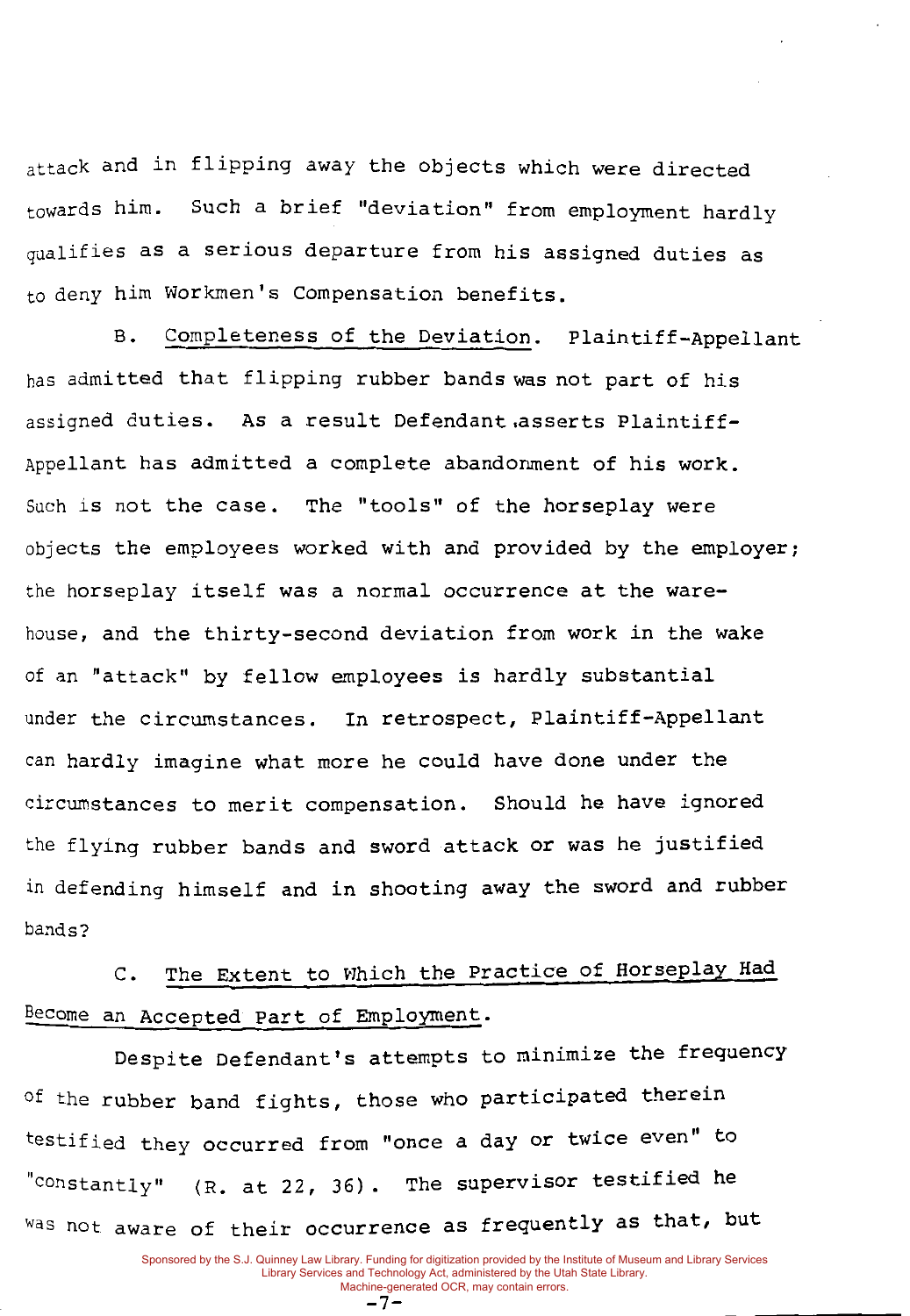was aware of their occurrence (R. at  $46-48$ ). An employer's ig. norance of an activity is not proof that it doesn't exist.

Furthermore, the employer is charged with constructive knowledge that boys of youthful age are often involved in horseplay. As stated in Twin Peaks:

> . "Every employer understands that, in case boys of immature years are employed, he is charged with notice of their natural propensities to congregate, to communicate, and to play with one another." 196 P. at 858.

Although Defendant argues that a boy of twenty-one years of age is no longer a boy, but a man of maturity and wisdom, Plaintiff-Appellant submits that there is no magic age at which one acquires those attributes and instantaneously casts aside his "natural propensities" for fun. The issue in this regard is one of degree, not whether he still retains **all** such propensities or has outgrown them all .

. D. The Extent to Which the Nature of the Employment May be Expected to Include Some Such Horseplay.

Defendant argues in this respect that it was unforseeable to the employer that its employees "would flip elastics or other projectiles at each other". (Defendant's Brief, p. 11. This inconsistent statement follows just two pages in Defendant<sup>1</sup> brief from the readmission that the employment supervisor had "observed the elastic flipping" on several occasions. (Defendant's Brief, p. 15).

Thus, not only was such activity "foreseeable", the supervisor had specific knowledge that such activities existed.